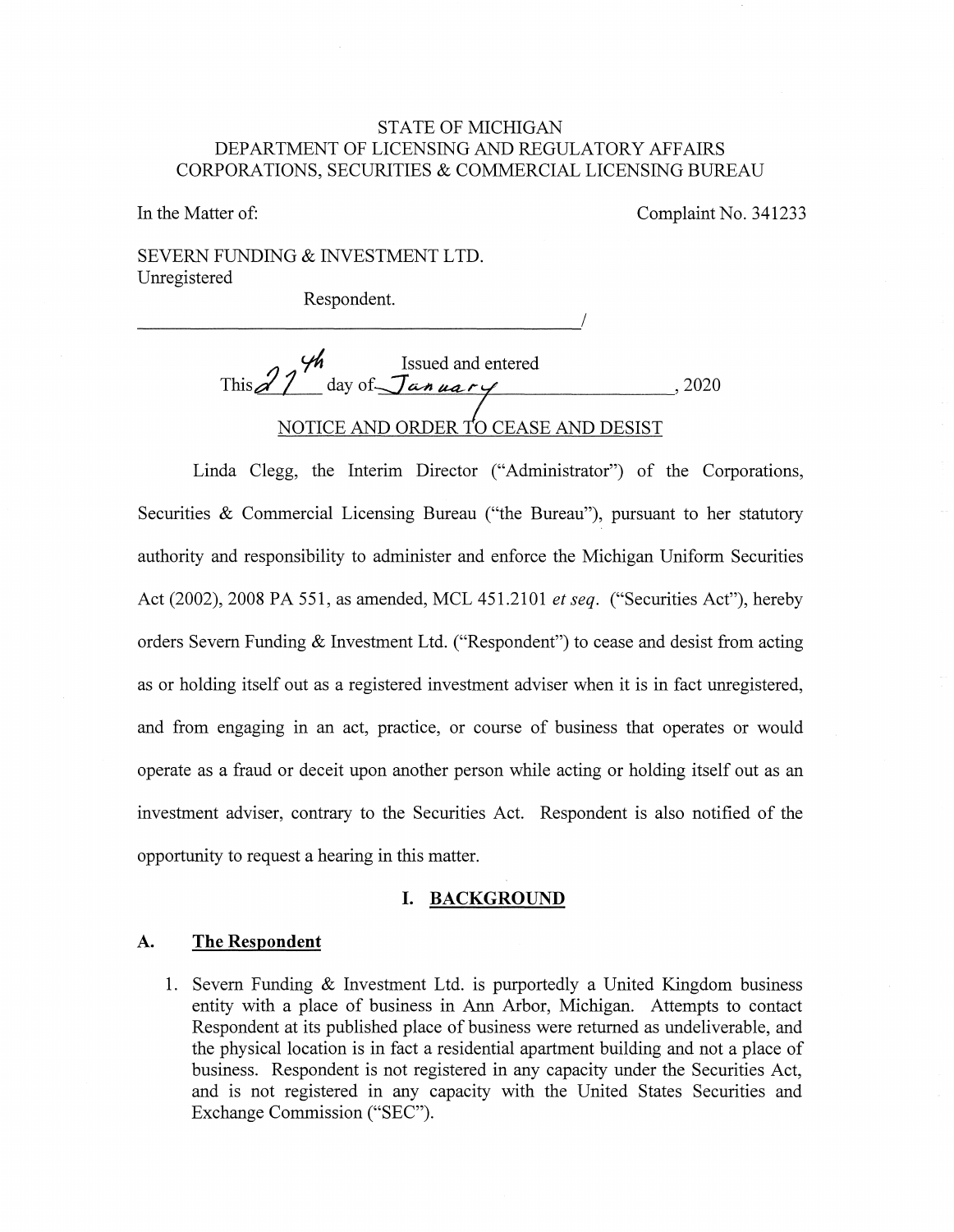#### **B. Findings of Fact**

- 1. The Bureau conducted an investigation of Respondent's activities.
- 2. The investigation developed evidence that Respondent held itself out to the general public as an investment adviser through a publicly-available website by offering to advise investors on the advisability of purchasing, selling, or holding securities.
- 3. Respondent has never been registered in any capacity under the Securities Act in Michigan or federally with the SEC.
- 4. Respondent advertised that it was registered with the SEC as an investment adviser when it does not and never has never held any such registration.
- 5. Respondent has not identified any exemptions, exceptions, preemptions, or exclusions from the Securities Act which would be applicable to the investment advisory services in which it engaged.

### II. **RELEVANT STATUTORY PROVISIONS**

1. Section 102a(e) of the Securities Act defines "Investment adviser", in part, as:

[A] a person that, for compensation, engages in the business of advising others, either directly or through publications or writings, as to the value of securities or the advisability of investing in, purchasing, or selling securities or that, for compensation and as a part of a regular business, issues or promulgates analyses or reports concerning securities. The term includes a financial planner or other person that, as an integral component of other financially related services, provides investment advice to others for compensation as part of a business or that holds itself out as providing investment advice to others for compensation...

2. Section 403(1) of the Securities Act, MCL 451.2403(1), states:

A person shall not transact business in this state as an investment adviser unless the person is registered under this act as an investment adviser or is exempt from registration as an investment adviser under subsection (2).

3. Section 502(1) of the Securities Act, MCL 451.2502(1), states in relevant part:

It is unlawful for a person that advises others for compensation, either directly or indirectly or through publications or writings, as to the value of securities or the advisability of investing in, purchasing, or selling securities, or that, for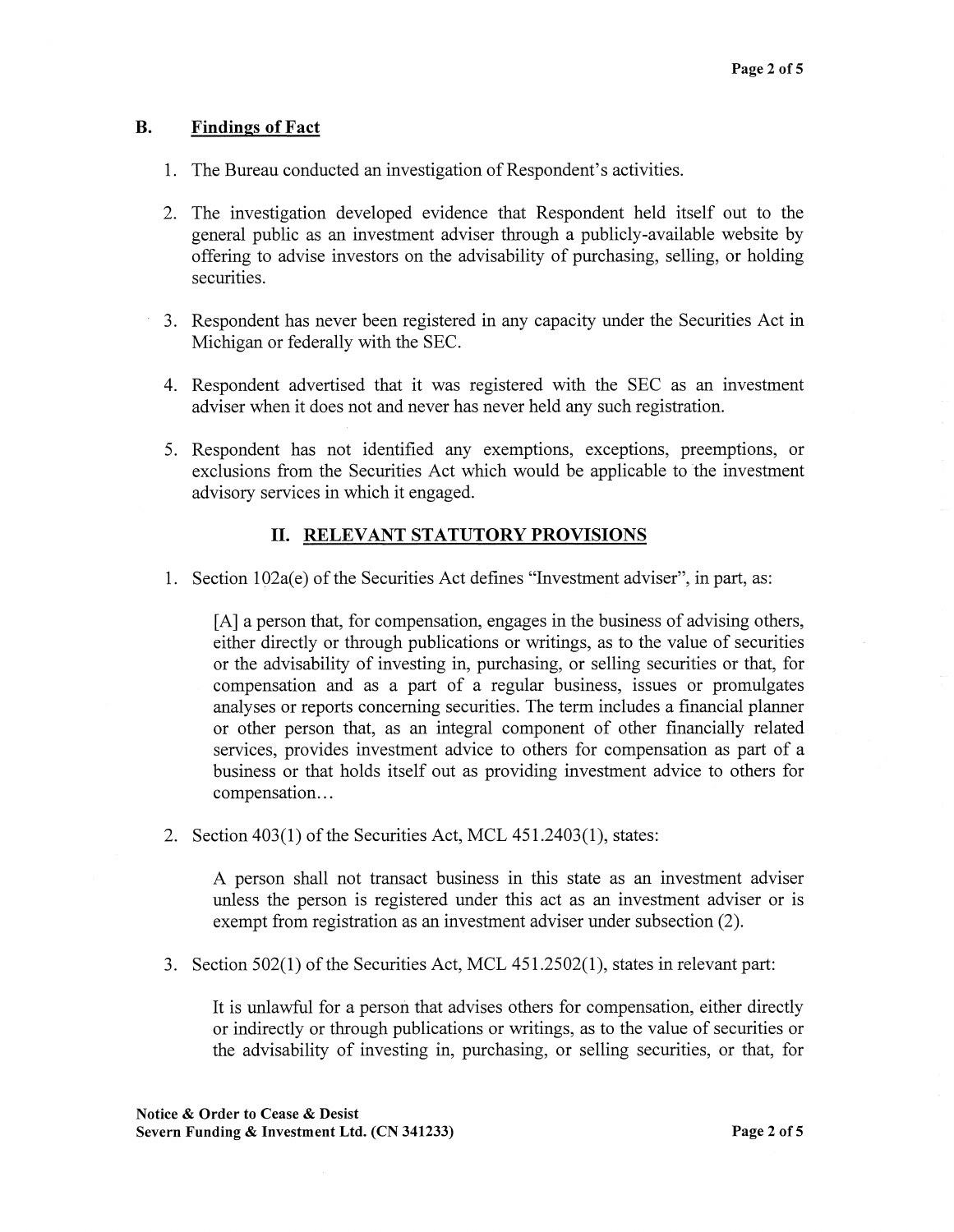compensation and as part of a regular business, issues or promulgates analyses or reports relating to securities, to do any of the following:

(a) Employ a device, scheme, or artifice to defraud another person.

(b) Engage in an act, practice, or course of business that operates or would operate as a fraud or deceit upon another person.

4. Section 503(1) of the Securities Act, MCL 451.2503(1), states:

In a civil action or administrative proceeding under this act, a person claiming an exemption, exception, preemption, or exclusion has the burden to prove the applicability of the exemption, exception, preemption, or exclusions.

## III. **CONCLUSIONS OF LAW**

- 1. Respondent, Severn Funding & Investment Ltd., falls within the Securities Act's definition of "investment adviser" because it held itself out to the public as an entity which would advise others as to the value of securities or the advisability of investing in, purchasing, or selling securities in the State of Michigan. Respondent engaged in investment adviser activities without the benefit of registration or a properly claimed exemption from registration, in violation of section 403(1) of the Securities Act, MCL 451.2403(1).
- 2. Respondent, Severn Funding & Investment Ltd., while holding itself out as an investment adviser, represented that it was registered with the United States Securities and Exchange Commission as an investment adviser when it held no such registration. Holding itself out to potential clients as a registered investment adviser when it was not so-registered was an act, practice, or course of business that operated or would have operated as a fraud or deceit upon other persons, in violation of section 502(1) of the Securities Act, MCL 451.2502(1 ).

# **IV. ORDER**

IT IS THEREFORE ORDERED, pursuant to section 604 of the Securities Act, MCL 451.2604, that:

- A. Respondent shall immediately CEASE AND DESIST from acting as an unregistered investment adviser and from engaging in an act, practice, or course of business that operates or would operate as a fraud or deceit upon another person while acting or holding itself out as an investment adviser, contrary to the Securities Act.
- B. Pursuant to section 604(2) of the Securities Act, this Notice and Order to Cease and Desist is IMMEDIATELY EFFECTIVE.

**Notice** & **Order to Cease** & **Desist Severn Funding** & **Investment Ltd. (CN 341233) Page 3 of5**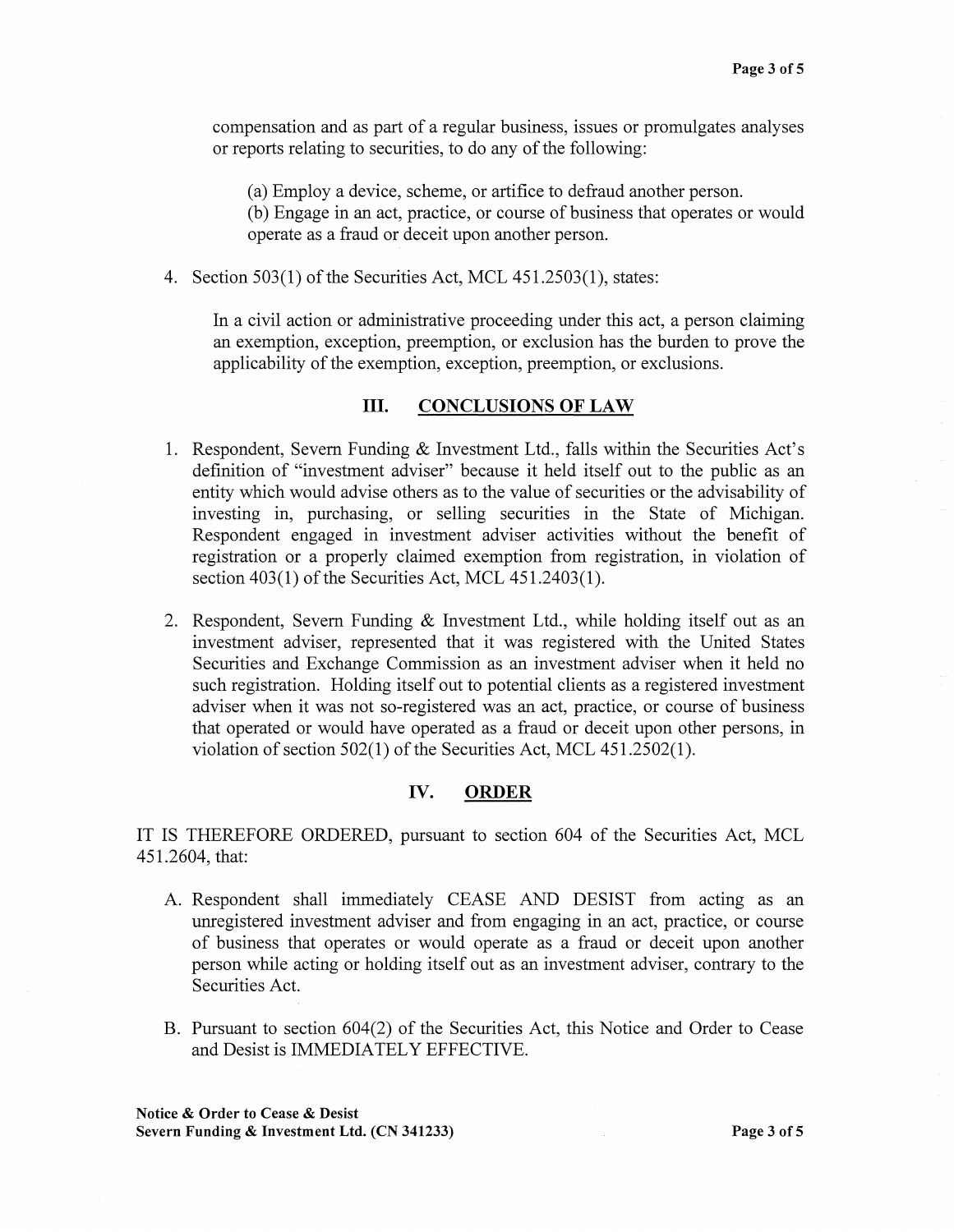- C. In her Final Order, the Administrator, under section 604(4) of the Securities Act, MCL 451.2604(4), intends to impose a civil fine of \$20,000.00 against Severn Funding & Investment Ltd.
- D. Pursuant to section 508 of the Securities Act, MCL 451.2508, a person that willfully violates the Securities Act, or an order issued under the Securities Act, is guilty of a felony punishable by imprisonment for not more than 10 years or a fine of not more than \$500,000.00 for each violation, or both. An individual convicted of violating a rule or order under this act may be fined, but shall not be imprisoned, if the individual did not have knowledge of the rule or order.

### **V. NOTICE OF OPPORTUNITY FOR HEARING**

Section 604 of the Securities Act, MCL 451.2604, provides that Respondent has 30 days beginning with the first day after the date of service of this Notice and Order to Cease and Desist to submit a written request to the Administrator asking that this matter be scheduled for a hearing. If the Administrator receives a written request in a timely manner, the Administrator shall schedule a hearing within 15 days after receipt of the request. The written request for a hearing must be addressed to:

> Corporations, Securities & Commercial Licensing Bureau Regulatory Compliance Division P.O. Box 30018 Lansing, MI 48909

#### **VI. ORDER FINAL ABSENT HEARING REQUEST**

A. Under section 604 of the Securities Act, MCL 451.2604, the Respondent's failure to submit a written request for a hearing to the Administrator within 30 days after the service date of this **NOTICE AND ORDER TO CEASE AND DESIST** shall result in this order becoming a **FINAL ORDER** by operation of law. The **FINAL ORDER** includes the imposition of the fines cited described in section IV.C., and the fine amounts set forth below will become due and payable to the Administrator within sixty (60) days after the date this order becomes final:

> \$20,000.00 - Severn Funding & Investment Ltd., under section 604 of the Securities Act, MCL 451.2604.

B. CIVIL FINE payments should be payable to the STATE OF MICHIGAN and contain identifying information (e.g., names and complaint numbers) and mailed to the following address:

> Corporations, Securities & Commercial Licensing Bureau Final Order Monitoring P.O. Box 30018 Lansing, MI 48909

**Notice** & **Order to Cease** & **Desist Severn Funding** & **Investment Ltd. (CN 341233) Page 4 of5**